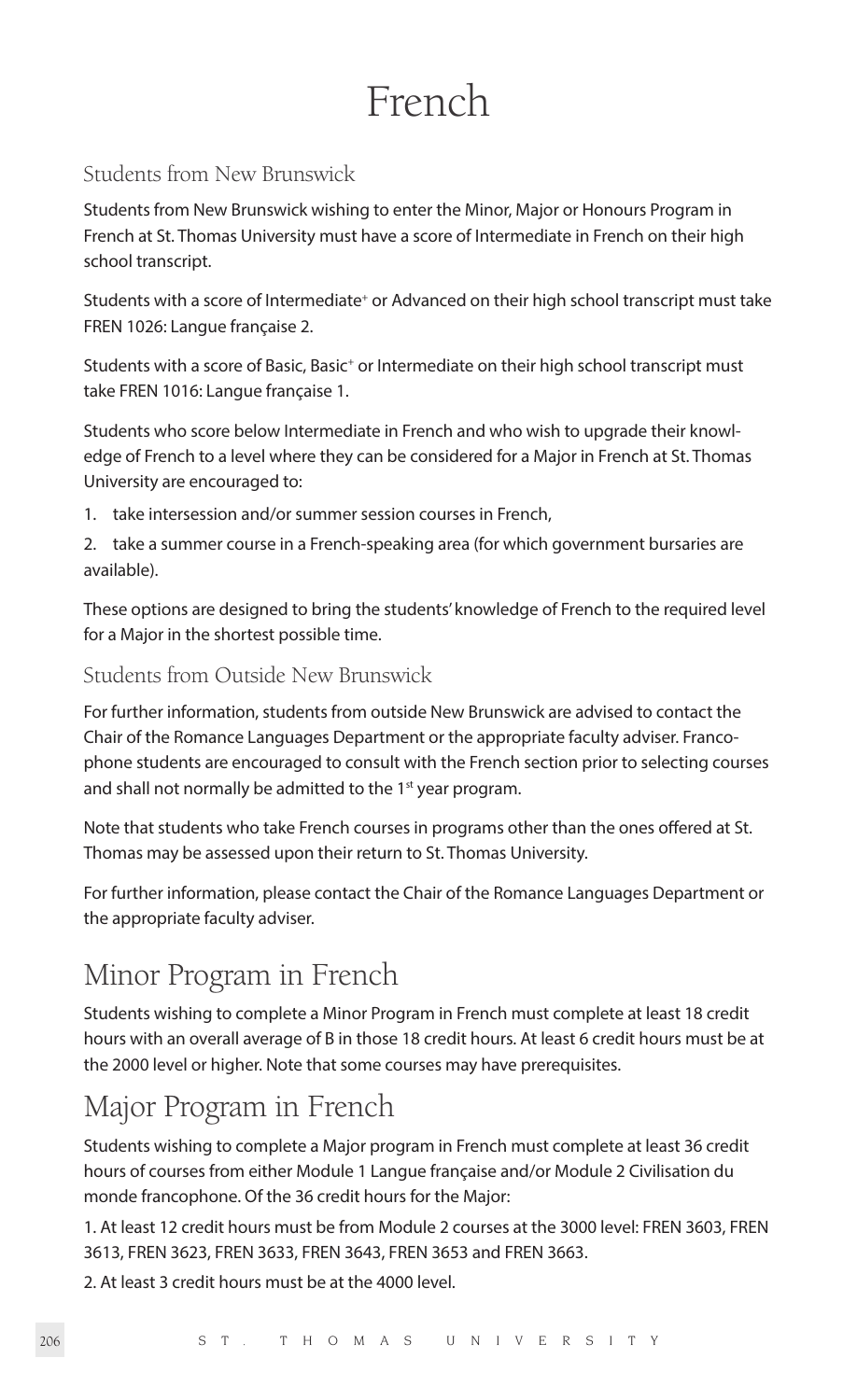Students must attain at least an overall B average in their 36 credit hours of course work to obtain a Major in French.

# Double Major in French and Spanish

Please refer to the Romance Languages section of the Calendar.

# Honours Program in French

Students wishing to complete an Honours program in French must meet the general norms of the University for an Honours degree, as set forth in section two of the calendar: Academic Programs.

Honours students must also meet the requirements set forth by the Romance Languages Department to obtain a Major in French. The Honours degree in French consists of 48 credit hours in French. In addition, Honours students are expected to take and pass with a B average, Module 3: French Honours.

# **Junior Year Abroad**

Students who wish to spend their junior year abroad or at another Canadian university will be required to take courses which correspond to those offered in one of the St. Thomas modules. They should, at all costs, avoid duplication of courses already taken. In addition, they should get advance approval for their planned program of study from the Romance Languages Department Honours and Majors committee in March of the year before their planned stay at another university. Students who take courses at another university may be required to take a placement or a test of language proficiency when they enroll or re-enroll at St. Thomas.

# Certificate in French Language Proficiency

The Certificate in French Language Proficiency is available to any student studying French at St. Thomas University. At the beginning of their 4th year students must make application for the Certificate to the Chair of the Romance Languages Department. The Certificate is awarded to students who meet the following criteria:

- 1. the completion with a grade of B+ in each of the three courses FREN 2316 Grammaire du français, FREN 2326 Composition, and FREN 2336 Communication orale (Students excluded from taking FREN 2336 may, with the permission of the Department, substitute 6 credit hours in upper level courses in language or civilization.); and
- 2. the completion of a subsequent 6 credit hours level 3000/4000 course or equivalent in French language or civilization with a grade of B+.

# French Curriculum

# **Beginning French**

Note: Although French 1006 and French 1016 may count for university credit, they may not count towards a Major or Honours in French.

Students interested in undertaking French language study at St. Thomas will be assigned courses according to their needs and levels of achievement as determined by the French section.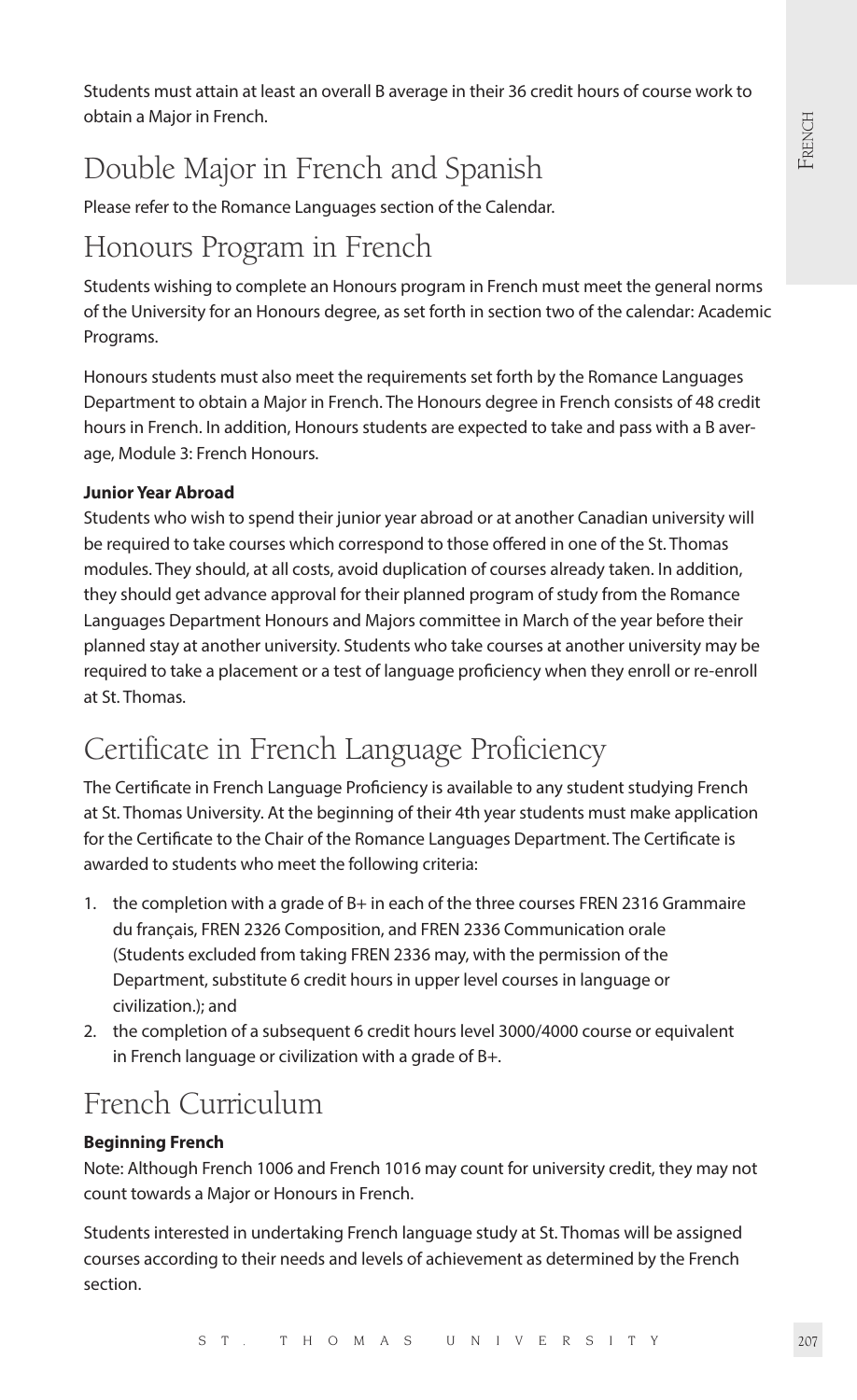#### **FREN-1006. Le français pour débutants**

The aims of this course are listening comprehension, basic oral expression, elementary reading, writing, and grammar. *This course is not open to students who have previously studied French*.

# **FREN-1016. Langue française 1**

This course is designed for students entering university who achieved a score of Basic or Basic+ or Intermediate in French in high school. The aims of this course are listening compréhension, basic oral expression, elementary reading, writing and grammar.

#### **FREN-1026. Langue française 2**

This course is designed for students entering university who achieved a score of Intermediate+ or Advanced in French in high school. The course has a strong reading component with material drawn from a variety of sources in the Francophone world. It emphasizes the four skills: oral practice, reading, writing and listening compréhension.

# Module 1: Langue française

Choices within this module should be made in consultation with the faculty advisor and with the approval of the Romance Languages Department Honours and Majors committee. Note also, that since not all these courses are offered every year, the student's program should be planned and approved well in advance.

#### **FREN-1016. Langue française 1**

This course is designed for students entering university who achieved a score of Basic, Basic<sup>+</sup> or Intermediate in French in high school. The aims of this course are listening comprehension, basic oral expression, elementary reading, writing and grammar. In addition, students are required to attend a one-hour compulsory monitor session per week.

## **FREN-1026. Langue française 2**

This course is designed for New Brunswick students entering university who have achieved a score of Intermediate<sup>+</sup> or above in French in high school. The course has a strong reading component with material drawn from a variety of sources in the francophone world. It emphasizes the four skills: oral practice, reading, writing and listening comprehension.

# **FREN-2306. Textes 2: la Francophonie**

Ce cours cherche à approfondir et à étendre les connaissances de base acquises. Par un choix de lectures variées, le cours vise à améliorer la compréhension de textes écrits, à faciliter l'apprentissage du vocabulaire, et à familiariser les étudiants avec le monde et les cultures de la Francophonie.

#### **FREN-2316. Grammaire du français**

Révision et approfondissement des règles de base de la grammaire française: la conjugaison du verbe, les modes et temps du verbe, les accords, les compléments, les pronoms personnels et relatifs. Étude de la forme de la phrase, de la syntaxe et de la fonction des mots. Préalable: FREN 1016 et/ou FREN 1026 ou la permission du professeur.

#### **FREN-2326. La Composition**

Destiné aux étudiants ayant une bonne connaissance des rudiments de la grammaire française, ce cours vise à développer des compétences dans le domaine de la rédaction et de la révision de textes et de travaux écrits. L'étudiant apprendra à structurer et à nuancer sa pensée à l'aide de modalités rhétoriques et de stratégies argumentatives mises en applica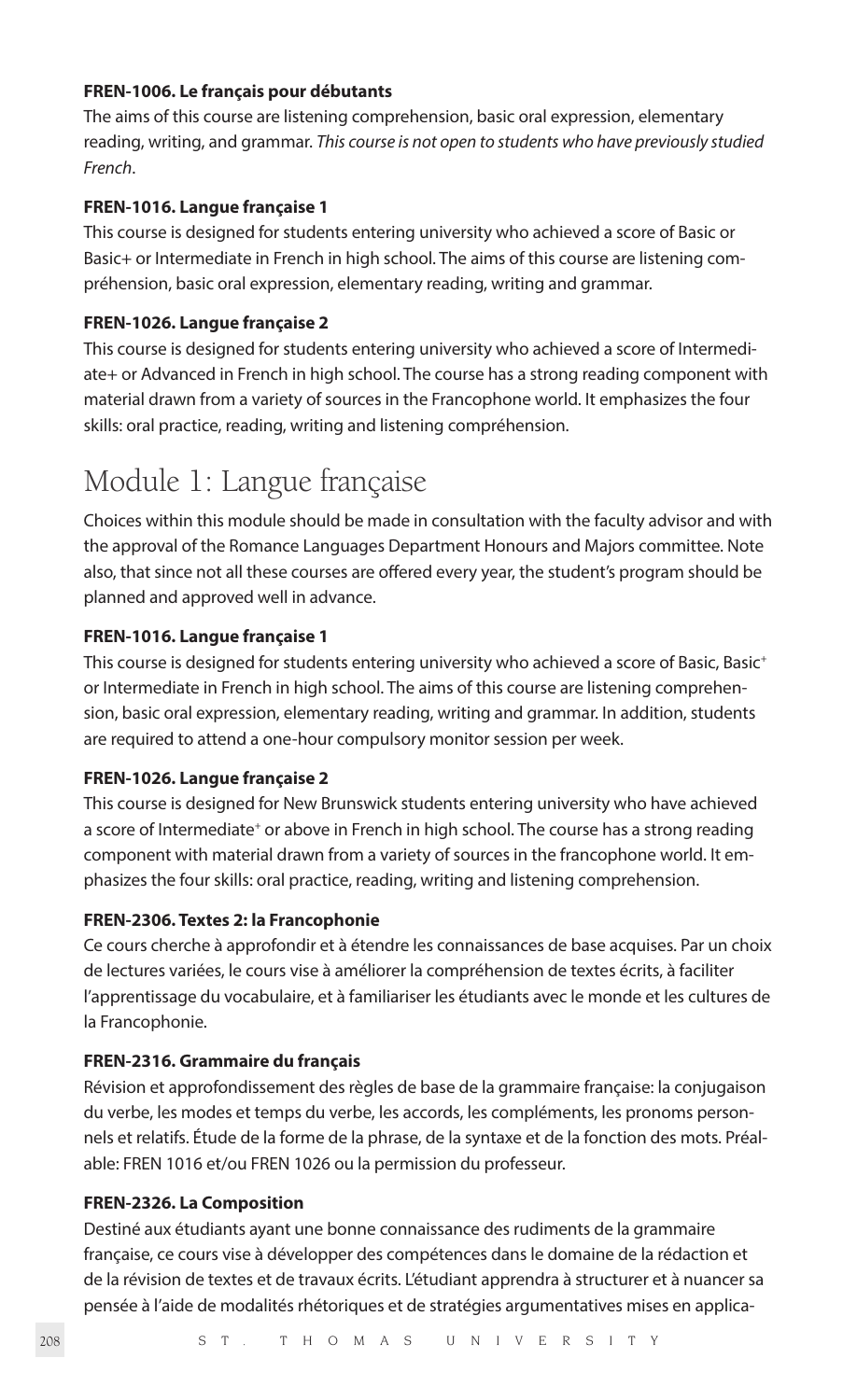tion. Seront privilégiées les pratiques discursives suivantes: le portrait, la description, la narration, l'essai, l'article journalistique, la dissertation classique, l'explication de texte, le compte rendu et la correspondance. Il est fortement recommandé aux étudiants de suivre en même temps le cours FREN 2316. Cours préalable: FREN 1016 ou FREN 1026.

# **FREN-2333. Conversational French**

This course is designed for students who wish to improve their abilities in spoken French and listening comprehension. It will focus on developing skills and lexical flexibility for participating actively in a normal conversation with native interlocutors, presenting and defending opinions on a variety of subjects in social and professional situations. Prerequisite: FREN 2333 is open to students with Intermediate+, or Advanced level of oral proficiency.

# **FREN-2336. Communication orale**

Ce cours de niveau intermédiaire a pour but d'améliorer la comprehension auditive et l'expression orale de l'étudiant : travaux pratiques, documents authentiques sonores et vidéo, phonétique et activités communicatives. Le cours est fermé aux étudiants francophones. Cours préalable: FREN 1016 ou FREN 1026 ou la permission du professeur.

# **FREN 3233: Traduction**

Ce cours se veut une initiation à la traduction. Un choix de notions linguistiques faisant partie de la traduction d'unités de langue, de phrases et de textes fournira le cadre méthodologique aux travaux appliqués. Des exercices pratiques porteront sur la traduction des extraits provenant des genres tels la nouvelle, le roman, la correspondance, l'essai, l'écrit journalistique et l'écrit technique. L'étude comparative fournira l'occasion d'effectuer des traductions dans deux sens (de l'anglais au français et du français à l'anglais). Les étudiants prendront connaissance d'un certain nombre d'outils informatisés de traduction. Cours préalables : FREN 2316 : Grammaire du français.

### **FREN 3413. Grammaire avancée**

Ce cours s'adresse à ceux qui sont soucieux de la pureté de la langue française, dont les très nombreux pièges et subtilités suscitent souvent l'embarras du locuteur. Il s'agit en l'occurrence d'un point de vue normatif qui, identifiant les tours fautifs et les constructions incorrectes aboutissant à quelque impropriété, consacre le "bon usage" tout en permettant de saisir le subtil. On y fera la synthèse des recommandations des meilleurs grammairiens contemporains en vue d'aboutir à l'usage d'une langue claire. Cours préalable: FREN 2316 ou l'approbation du professeur.

## **FREN 3423. Rédaction**

Dans ce cours il s'agira d'amener l'étudiant à parfaire ses compétences au plan de l'écrit. À partir d'un choix de textes modèles tirés d'un corpus francophone, on invitera l'étudiant à produire des travaux écrits. Un souci particulier sera accordé à la révision et à la maitrise des aspects linguistiques du discours écrit, à savoir la phrase complexe, l'usage idiomatique de la langue, et les niveaux de langue. Cours préalable: FREN 2326 ou l'approbation du professeur.

### **FREN 3433. De l'oral à l'écrit**

Ce cours est consacré au perfectionnement des competences orales et rédactionnelles. Cours préalable: 12 heures de credits en français au niveau 2000 ou l'approbation du professeur.

# **ROML 3913. Contemporary Literary Analysis**

This course is compulsory for those students completing an Honours degree in French or Spanish and is designed to prepare the student to develop, research, plan and complete a written project on a literary topic. Students will be introduced to a selection of contemporary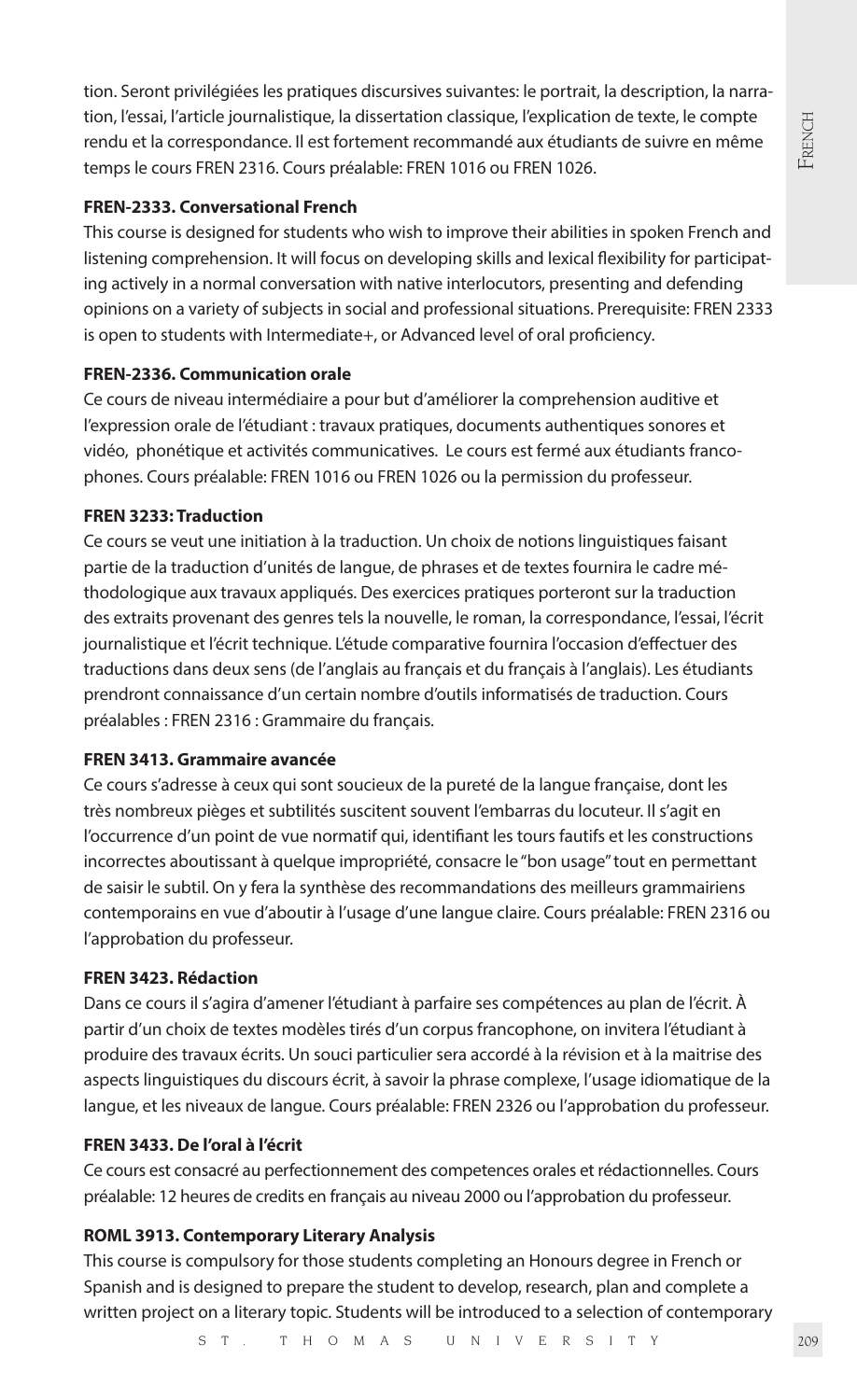theoretical approaches that serve as a framework for the analysis of literary texts.

# Module 2: Civilisation du monde francophone

Choices within this module should be made in consultation with the faculty advisor and with the approval of the Romance Languages Department Honours and Majors Committee.

This module consists of a series of 3 credit-hour courses, varying from year to year, and spanning the francophone world. Each course will explore different genres and/or French topics reflecting the availability and research areas of faculty, and the interests of both students and faculty. Prerequisite: FREN 1026 or permission of the instructor.

# **FREN-2113. Decouverte de la prose et du cinema**

Parce qu'ils mobilisent l'imaginaire et l'esprit de découverte, le texte littéraire et le cinéma peuvent être sources de plaisir et de motivation à la lecture et à l'écriture. Ce cours est centré sur la lecture et la comprehension de textes narratifs (nouvelle et roman) et cinématographiques. L'étudiant se familiarisera aux éléments fondamentaux du texte narratif en prose et aux éléments du montage et de l'esthétique du cinéma.

# **FREN-2123. Decouverte de la poésie et du théâtre**

Parce qu'ils mobilisent l'imaginaire et l'esprit de découverte, les textes poétiques et dramatiques peuvent être sources de plaisir et de motivation à la lecture et à l'écriture. En examinant les rapports sons/sens de la poésie et les rapports texte/représentation du théâtre, l'étudiant arrivera à apprécier les qualités de ces genres.

# **FREN-3603. Civilisation francophone 1: Europe française**

Ce cours se propose de mieux faire connaître la production culturelle des pays européens francophones, notamment la France, la Suisse et la Belgique. A travers le roman, le film, la nouvelle, la poésie et la chanson nous explorerons divers grands thèmes tels que la mort, l'exil, l'aliénation, l'amour et la réconciliation. Cours préalable: FREN 2306 ou FREN 2113/2123 ou la permission du professeur.

# **FREN-3613. Civilisation francophone 2: Amérique française**

Ce cours présente un survol de la production culturelle d'expression française en Amérique du Nord. Par le biais de films, de romans, de pièces de théâtre, de nouvelles, de chansons, d'essais et de poésie du Canada français (Québec, Acadie, Ontario, l'Ouest canadien, etc.) et de la Louisiane nous examinerons la diversité de cette population pour qui la langue française demeure une composante essentielle de l'identité. Cours préalable: FREN 2306 ou FREN 2113/2123 ou la permission du professeur.

# **FREN-3623. Civilisation francophone 3: Maghreb**

Dans ce cours, il s'agira de se familiariser avec le Maghreb par la lecture d'un choix de textes (roman, nouvelle, poésie, etc.) représentatifs d'une littérature née dans le contexte de la colonisation. L'imaginaire de cette littérature porte les traces d'une culture orale, pré-islamique, de la rencontre des peuples berbères avec les peuples arabomusulmans, et de ceux-ci avec l'Occident. En adoptant une approche culturelle, on examinera l'esthétique et des principaux thèmes qui font l'originalité de la littérature des pays du Maghreb. Cours préalable: FREN 2306 ou FREN 2113/2123 ou la permission du professeur.

# **FREN-3633. Civilisation francophone 4: Afrique subsaharienne et Caräibes**

Ce cours a pour objet l'étude des cultures francophones subsaharienne et caribéenne, fruits de plusieurs siècles de contacts et d'échanges entre les Africains et les Européens. Cette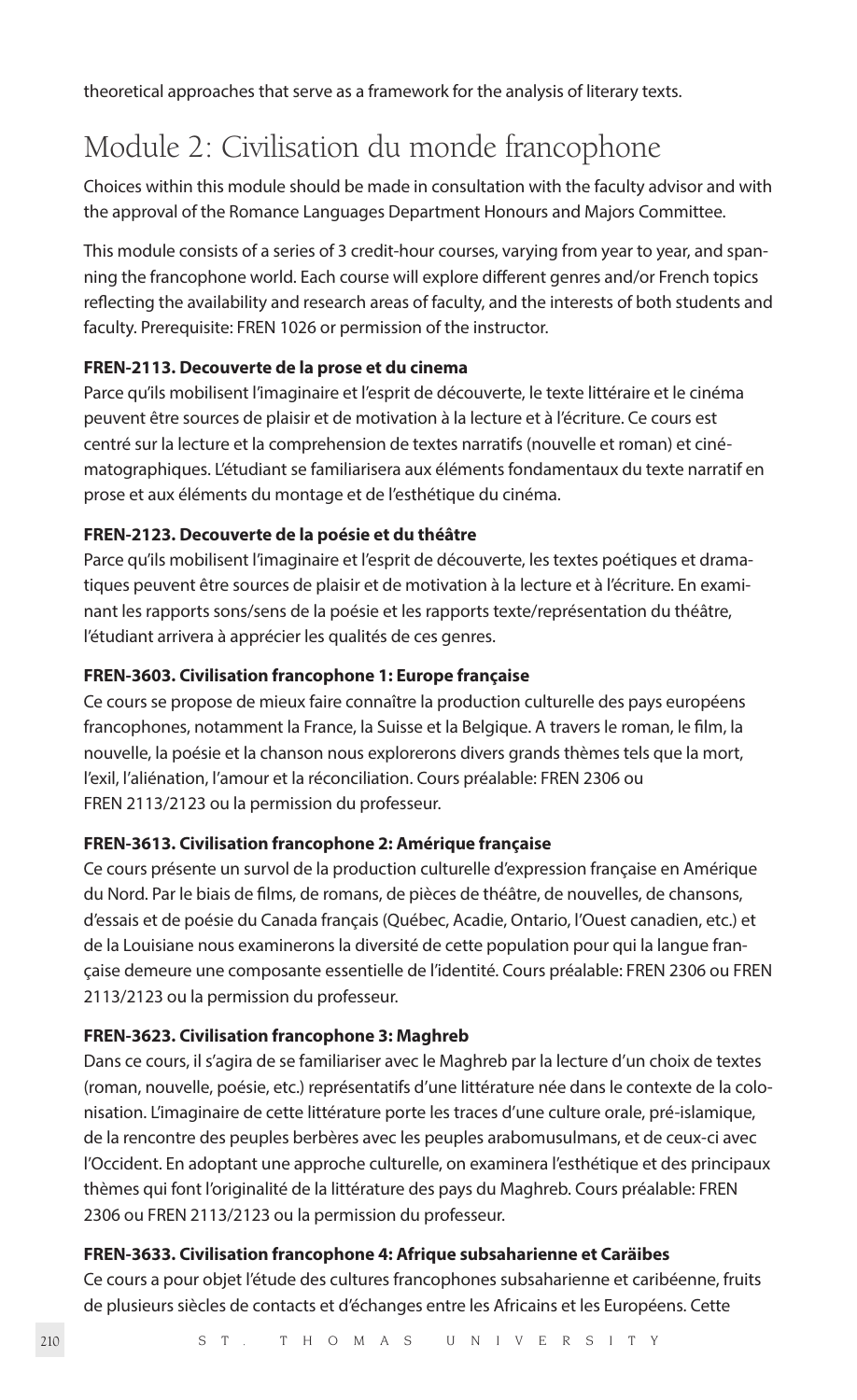étude se fera à travers la foisonnante et dynamique production écrite (roman, nouvelle, poésie, etc.) et cinématographique issue des Caräibes et de l'Afrique francophone. Des thèmes tels que la Négritude, la créolité, le colonialisme, la tradition, le concept de la famille, les modes de vie et les croyances seront étudiés. Cours préalable: FREN 2306 ou FREN 2113/2123 ou la permission du professeur.

#### **FREN-3643. Special Topics**

The content of this course changes from year to year to reflect the special strengths of faculty and the particular needs of students.

#### **FREN 3653. Civilisation francophone 5 : Le théâtre**

Le théâtre, et a fortiori la tragédie, est le produit d'une grande crise de conscience qui, très tôt, secoua la vie de l'homme. En France, les auteurs se fixèrent ainsi pour mission de répondre aux interrogations suscitées par les grandes révolutions idéologiques, culturelles ou sociales qui jalonnent l'histoire de l'humanité. Ce cours se propose de découvrir ces bouleversements à travers l'étude notamment d'un certain nombre de textes représentatifs tant sur le plan théorique que sur le plan de la production théâtrale. Cours préalables : FREN 2123, FREN 2306. Les étudiants ayant suivi FREN 3453 Le théâtre ne sont pas admissibles au cours. Students who have previously taken FREN 3453 are not eligible to take this course.

#### **FREN 3663 Civilisation francophone 6 : Lecture francophone avancée**

Ce cours a pour but d'approfondir les connaissances linguistiques et grammaticales déjà acquises. À travers un choix de textes variés et de vidéos et films du monde francophone, l'étudiant apprendra à approcher le texte littéraire de façon plus analytique. Cours préalable: FREN 2306 ou FREN 2113/2123. Les étudiants ayant suivi FREN 3443 ne sont pas admissibles au cours. Students who have previously taken FREN 3443 are not eligible to take this course.

#### **FREN-4603. Special Topics**

The content of this course changes from year to year to reflect the special strengths of faculty and the particular needs of students.

### **Theme Courses**

#### **FREN-4503. L étranger parmi nous**

Étude de divers ouvrages d'auteurs francophones immigrants, exilés, expatriés, aliénés face à leur pays d'accueil. Le sentiment d'aliénation étant du reste exprimé par des personnages marginaux, on s'intéressera également à l'idée du « dépaysement chez soi », i.e. dans son propre pays et parmi les siens.

#### **FREN-4513. La crème du crime**

Une exploration à travers le texte, le film et la télévision du crime, du criminel, de la (in) justice, et des justiciers.

# **FREN-4523. Les meilleures nouvelles du 20e siècle**

La découverte du genre de la nouvelle de langue française.

# **FREN-4533. Une affaire de famille**

Un examen de la représentation de la famille (traditionnelle, monoparentale, reconstituée, adoptive, dysfonctionnelle, etc.), dans une sélection de romans, de nouvelles, de pièces de théâtre et de films.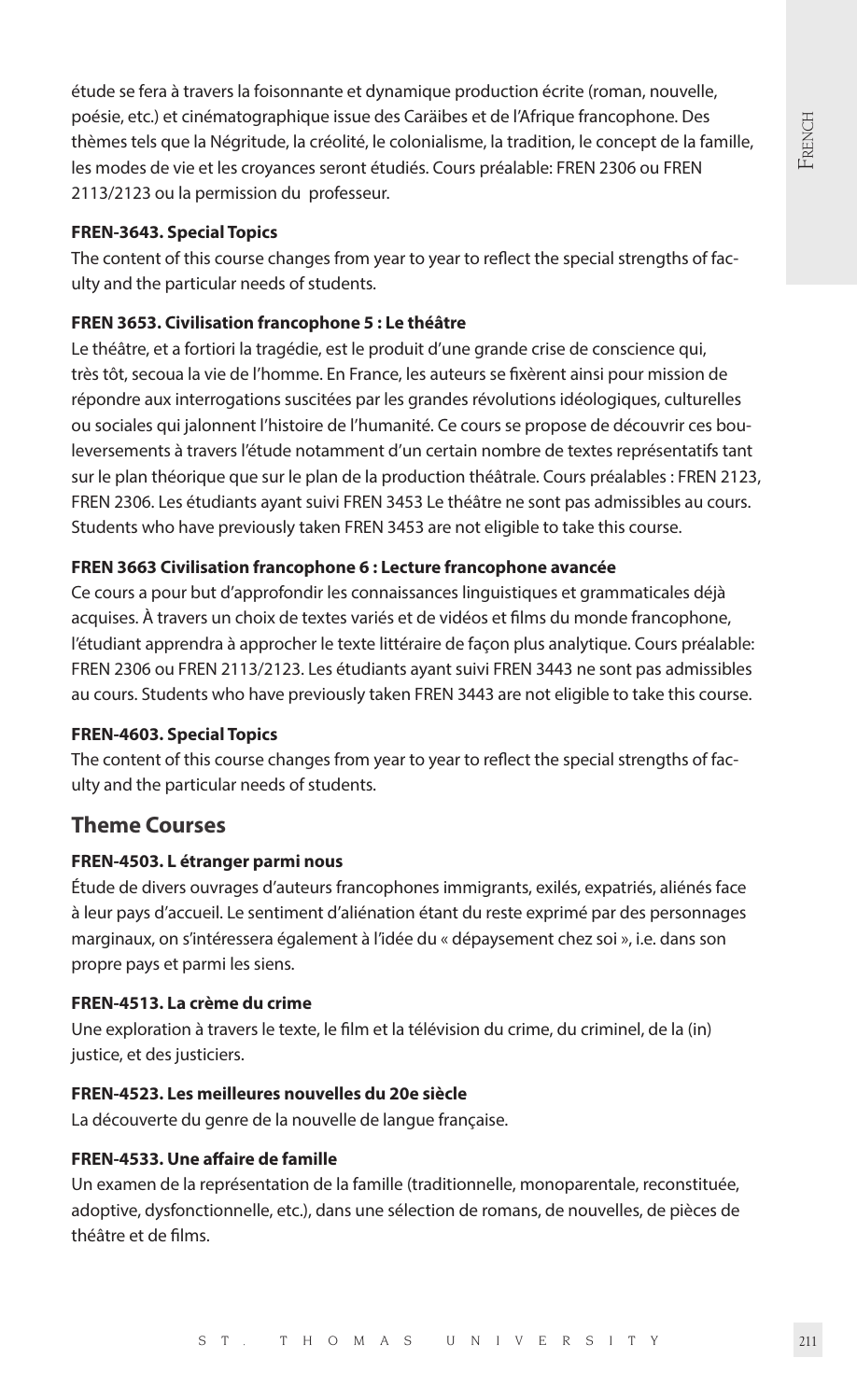# **FREN-4543. Tout feu tout flamme**

De l'amour à la haine en passant par la jalousie, l'ambition, la culpabilité, la vengeance et la folie, les passions inspirent depuis tout temps le geste créateur. Un examen de la représentation de passions dans une sélection d'oeuvres contemporaines et classiques (romans, poèmes, pièces de théâtre et films.)

#### **FREN-4553. Souvenirs d'enfance**

L'enfance est un sujet de préoccupation pour nombreux écrivains et cinéastes francophones, car c'est dans le passé que se trouve les racines de l'identité. Ce cours se veut une exploration de la mémoire et de l'enfance.

#### **FREN-4563. La guerre et la paix**

Une interrogation menée sur le sens et le non-sens du phénomène de conflit (politique, social, culturel, religieux, etc.) et ses résolutions possibles, à partir d'un choix de romans, de nouvelles, d'oeuvres dramatiques et de films.

## **FREN-4573. Un gars et une fille**

A travers le roman, le cinéma, la nouvelle et autres documents choisis de la francophonie, ce cours propose l'étude de la vie de couple et comment les liaisons se nouent et se dénouent au fil du temps.

# **FREN-4583. Défense de la langue française: du latin au français**

Ce cours se propose de retracer, notamment aux 15e-17e siècles, l'émergence et l'évolution de la langue française, et d'examiner les efforts consentis en vue de la création des premiers chefs-d'oeuvre littéraires.

# **FREN-4593. Écrits des femmes, écrits sur les femmes**

Ce cours a pour objet d'examiner les thèmes récurrents dans la littérature écrite par des femmes ou traitant de problèmes d'importance capitale pour les femmes dans leurs sociétés respectives. Cet examen se fera à travers des nouvelles, des extraits de romans et d'autres documents du 19e au 21e siècles choisis dans la Francophonie.

# Module 3: French Honours

In order for a student to complete an Honours degree in French, the Honours module must be completed with an overall average of B. The Honours module consists of the compulsory course FREN 3413 Grammaire avancée and an additional 12 ch in French courses at the upper level, of which 6 cr must either be in 4000 level courses or FREN 4996 Thèse de spécialisation.

Honours courses should be chosen with great care and in consultation with the student's faculty advisor. Note that all Honours Programs must be approved by the Department's Honours and Majors Committee normally in the year preceding the commencement of the program.

Students wishing to complete the Honours Program in French shall make application to the Chair of the Romance Languages Department. The application shall include: 1) a letter of intent indicating the name of the student's program advisor and intended program of study; 2) a copy of the student's transcript; 3) a writing sample from a second or third year French course. Ideally, students should consider making an application for acceptance into the